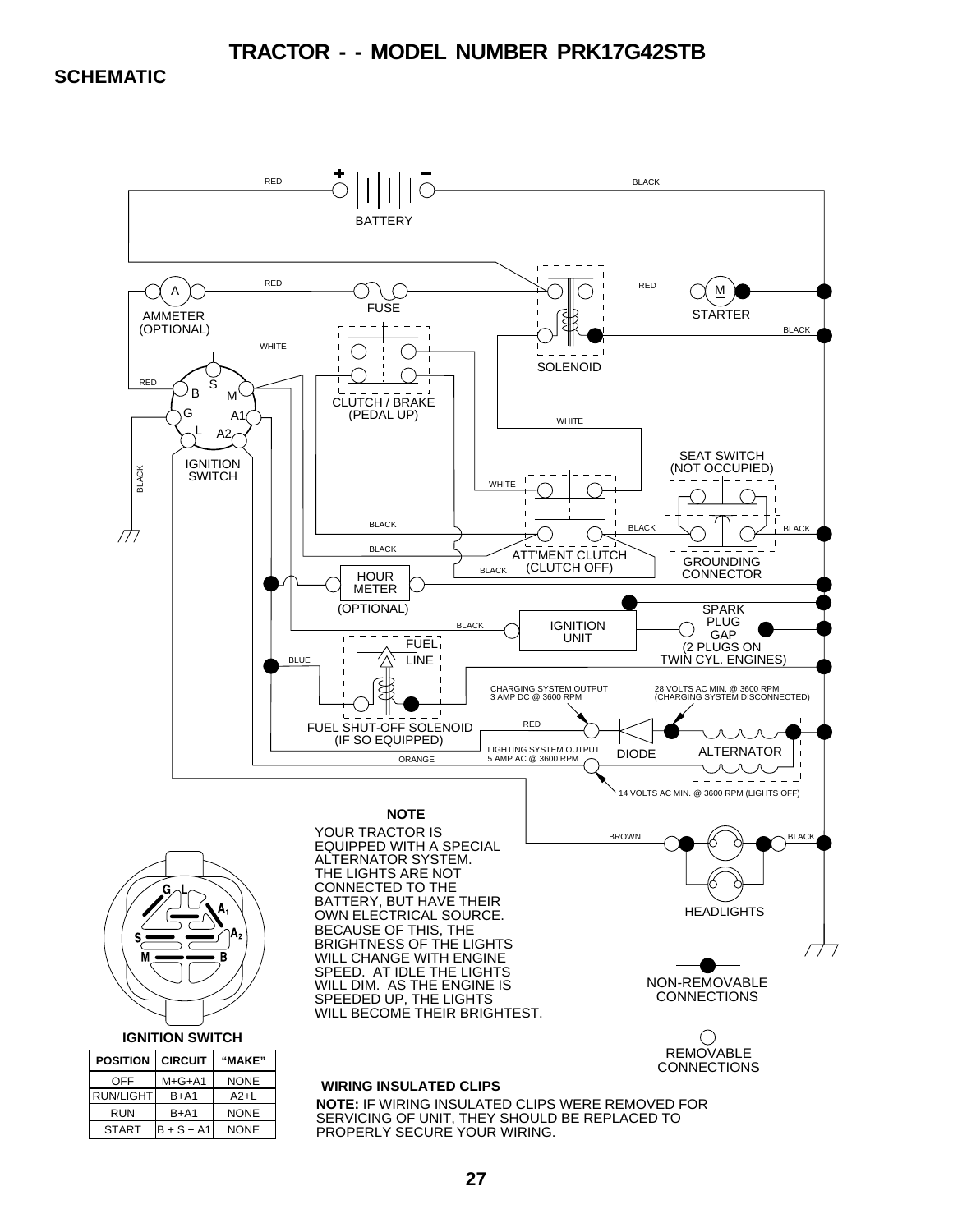**TRACTOR - - MODEL NUMBER PRK17G42STB**

### **ELECTRICAL**

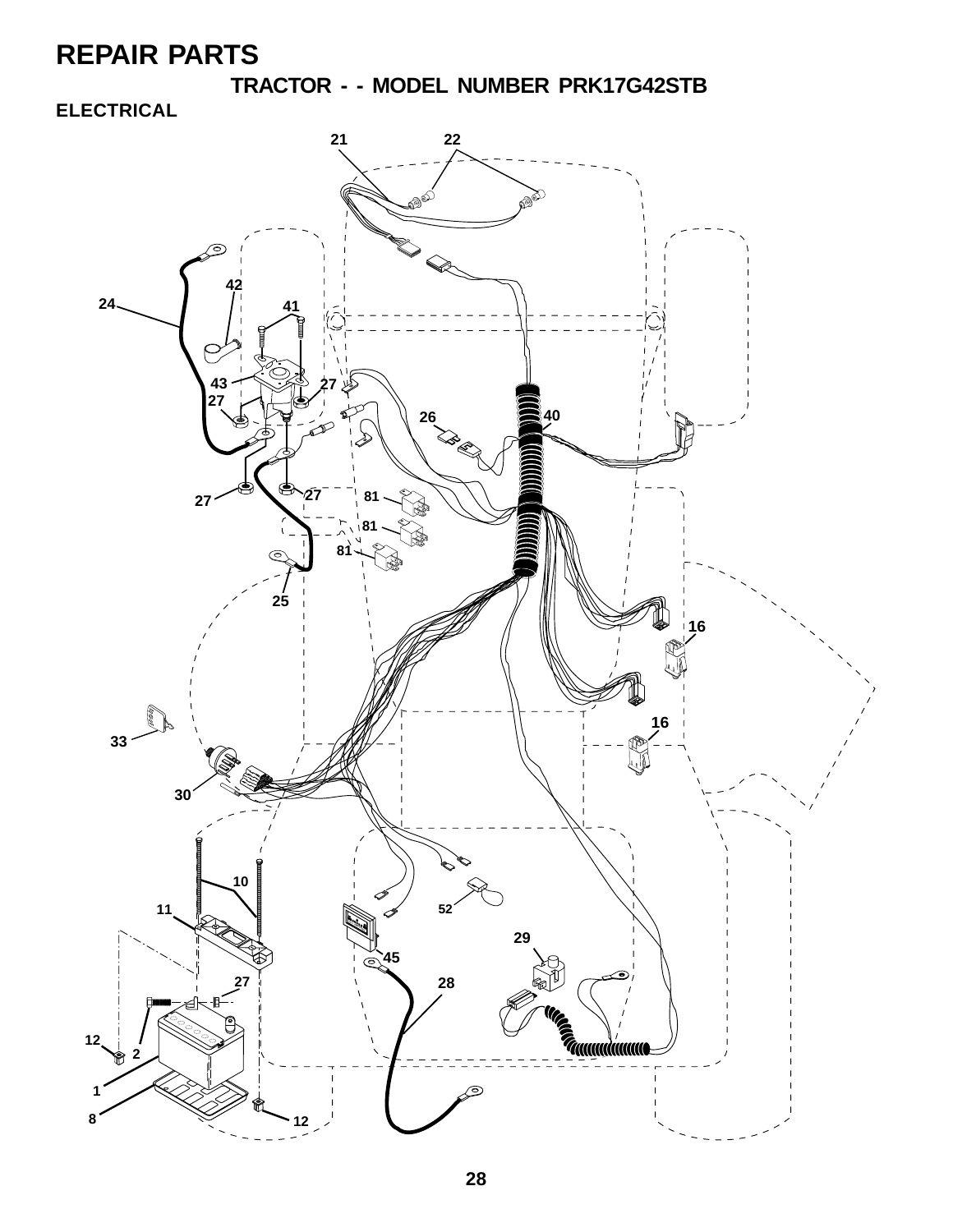### **TRACTOR - - MODEL NUMBER PRK17G42STB**

**ELECTRICAL**

| KEY<br>NO. | <b>PART</b><br>NO. | <b>DESCRIPTION</b>               |
|------------|--------------------|----------------------------------|
| 1          | 144925             | Battery 12 Volt 25 Amp           |
| 2          | 74760412           | Bolt Hex Hd 1/4-20unc X 3/4      |
| 8          | 156417             | Case Battery Mech Hinge          |
| 16         | 161343             | Switch Interlock                 |
| 21         | 166181             | Harness Socket Light             |
| 22         | 4152J              | Bulb, Light #1156                |
| 24         | 4799J              | Cable Battery                    |
| 25         | 146147             | Cable Battery 6 Ga Red w/16 wire |
| 26         | 175158             | Fuse                             |
| 27         | 73510400           | Nut Keps Hex 1/4-20 Unc          |
| 28         | 4207J              | Cable Ground 6ga 12 black        |
| 29         | 160784             | <b>Switch Plunger Olive</b>      |
| 30         | 175566             | Switch Ign                       |
| 33         | 140401             | Key Ign Molded Generic           |
| 40         | 170219             | Harness Ign                      |
| 41         | 71110408           | Bolt Fin Hex 1/4-20 uncx 1/2     |
| 42         | 131563             | Cover Terminal Red               |
| 43         | 175141             | Solenoid                         |
| 45         | 122822X            | Ammeter Rectangular              |
| 52         | 141940             | Protection Loop                  |

**NOTE:** All component dimensions given in U.S. inches 1 inch =  $25.4 \text{ mm}$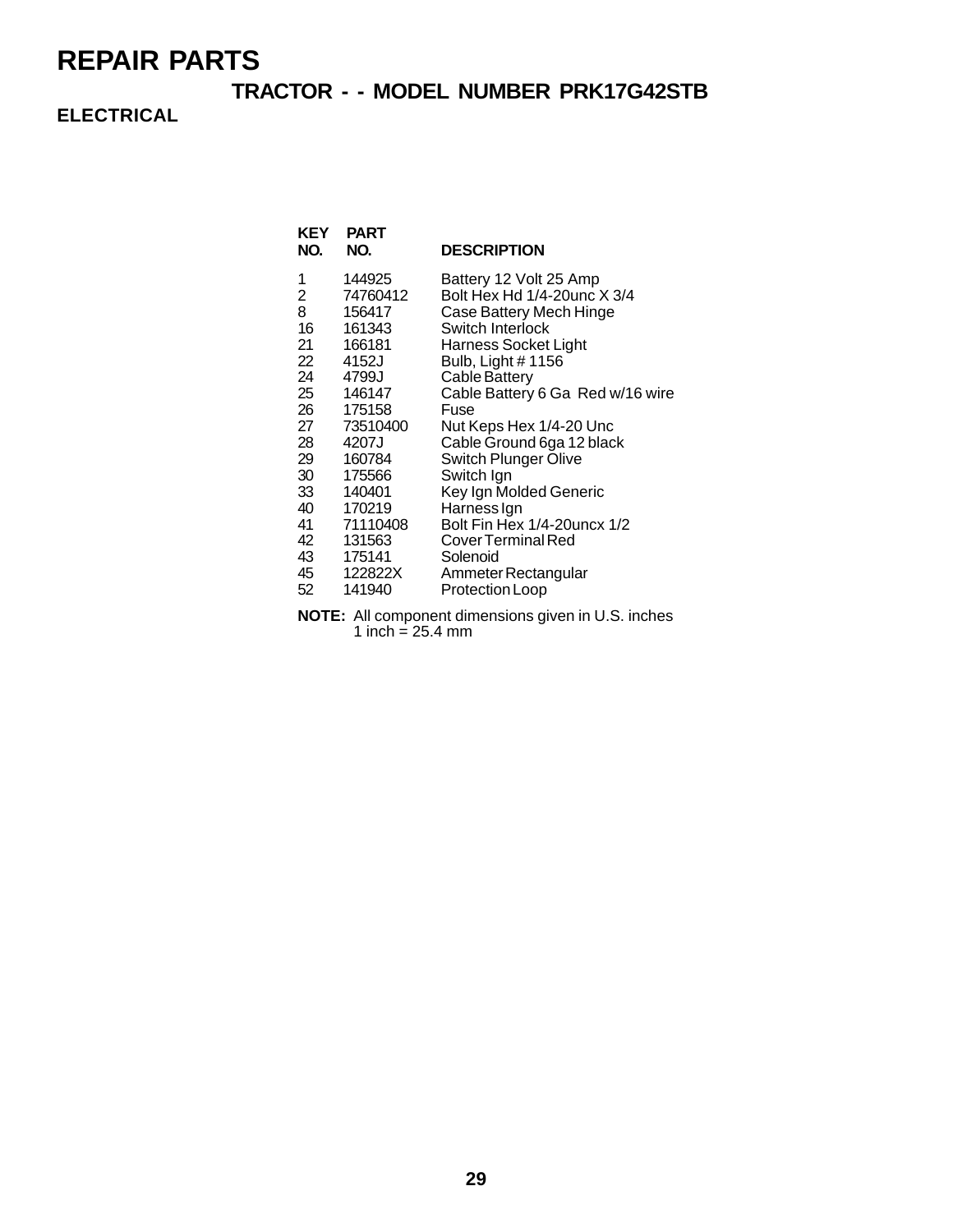**TRACTOR - - MODEL NUMBER PRK17G42STB CHASSIS AND ENCLOSURES**

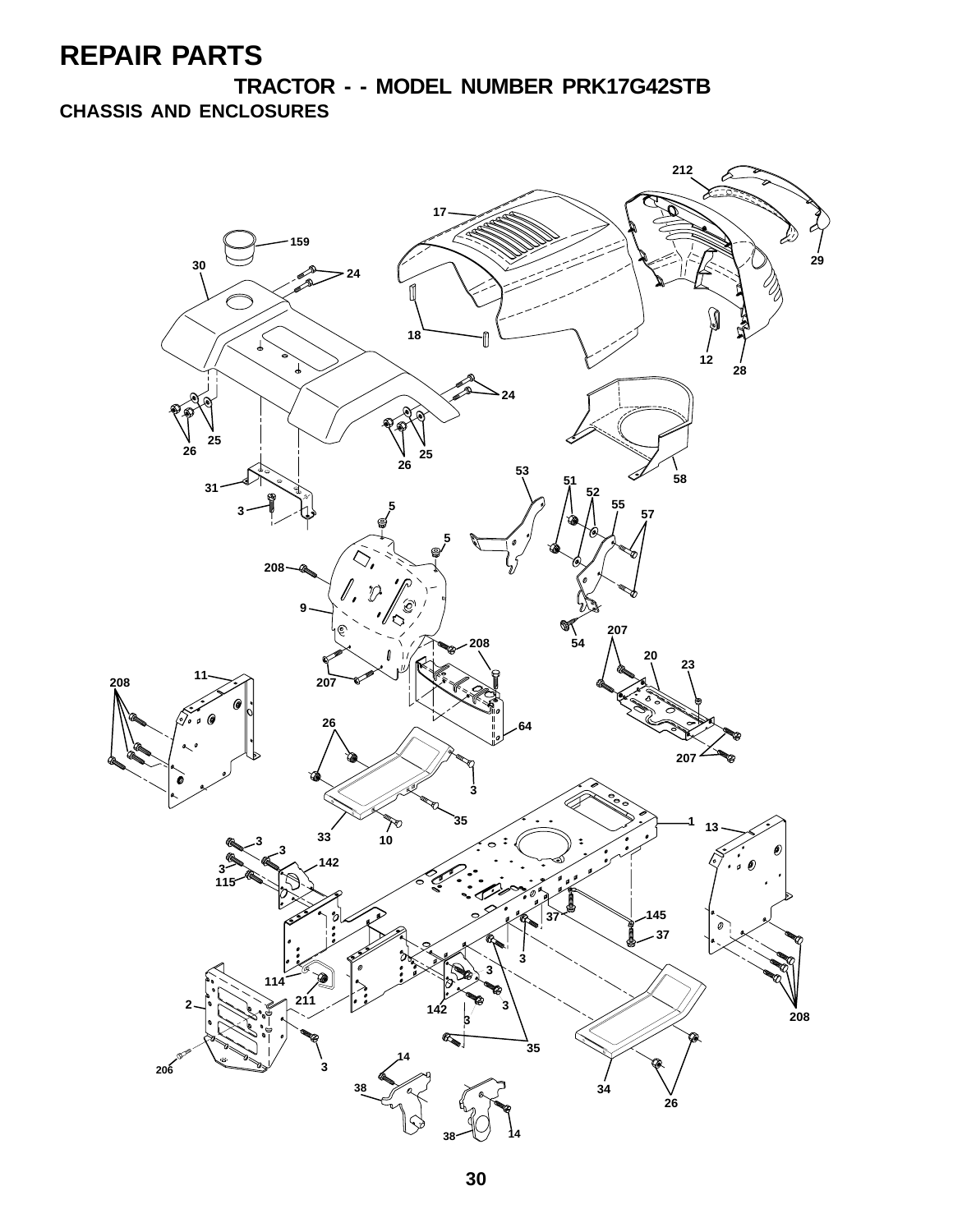**TRACTOR - - MODEL NUMBER PRK17G42STB CHASSIS AND ENCLOSURES**

| KEY<br>NO.               | <b>PART</b><br>NO.   | <b>DESCRIPTION</b>                                                |
|--------------------------|----------------------|-------------------------------------------------------------------|
| 1                        | 174619               | Chassis                                                           |
| $\overline{c}$           | 176554               | Drawbar                                                           |
| 3                        | 17060612             | Screw 3/8-16x.75                                                  |
| 5                        | 155272               | Bumper Hood/Dash                                                  |
| 9                        | 168337X012           | Dash P/L                                                          |
| 10                       | 72140608             | Bolt Carriage 3/8-16 x 1                                          |
| 11                       | 155927               | Panel Dash Lh                                                     |
| 12<br>13                 | 145660<br>172108     | Clip Tinnerman                                                    |
| 14                       | 17490608             | Panel Dash Rh<br>Screw Thdrol 3/8-16 x 1 1/4                      |
| 17                       | 159639X428           | Hood LT/PL                                                        |
| 18                       | 126938X              | Bumper Hood                                                       |
| 20                       | 156437               | Plate Mtg Battery Fuel Tank Fr                                    |
| 23                       | 124028X              | <b>Bushing</b>                                                    |
| 24                       | 74780616             | Bolt Fin Hex 3/8-16 x 1 Gr 5                                      |
| 25                       | 19131312             | Washer 13/32 X 13/16 X 12 Ga                                      |
| 26                       | 73800600             | Nut Lock Hex W/Ins 3/8-16 Unc                                     |
| 28                       | 170474               | Grille LT/PL                                                      |
| 29                       | 170472X599           | Lens LT/PL                                                        |
| 30                       | 169470X428           | Fender Footrest STLT Pnt                                          |
| 31                       | 136619               | <b>Bracket Support Fender</b>                                     |
| 33                       | 145244X428           | Footrest Pnt Lh                                                   |
| 34                       | 145243X428           | Footrest Pnt Rh                                                   |
| 35<br>37                 | 72110606<br>17490508 | Bolt Rdhd Sht Sqnk 3/8-16 x 3/4<br>Screw Thdrol 6/16-18 x 1/2 TYT |
| 38                       | 169834               | <b>Bracket Asm. Pivot Mower Rear</b>                              |
| 51                       | 73800400             | Nut Lock Hex W/Ins 1/4-20                                         |
| 52                       | 19091416             | Washer 9/32 x 7/8 x 16 Ga.                                        |
| 53                       | 144697               | <b>Bracjet Grukke Lh</b>                                          |
| 54                       | 161464               | Screw Hex Wshd 8-18 x 7/8                                         |
| 55                       | 144696               | <b>Bracket Grille Rh</b>                                          |
| 57                       | 74780412             | Bolt Hex 1/4-20 x 3/4                                             |
| 58                       | 150127               | Duct Air                                                          |
| 64                       | 154798               | Dash Lower STLT                                                   |
| 114                      | 158112               | Keeper Belt Rear Lh                                               |
| 115                      | 17060620             | Screw 3/8-16 x 1-1/4                                              |
| 142                      | 165867               | Plate Reinforcement STLT                                          |
| 145                      | 156524               | Rod Pivot Chassis/Hood                                            |
| 159                      | 169473X428           | Cupholder<br>Bolt Shoulder 5/16-18                                |
| 206<br>207               | 170165<br>17670508   | Screw Thdrol 5/16-18 x 1/2                                        |
| 208                      | 17670608             | Screw Thdrol 3/8-16 x 1/2                                         |
| 211                      | 145212               | Nut Hex Flange Lock                                               |
| 212                      | 156229               | Insert Lens Reflect P/L LT                                        |
| $\overline{\phantom{a}}$ | 5479J                | <b>Plug Button</b>                                                |

**NOTE:** All component dimensions given in U.S. inches 1 inch  $= 25.4$  mm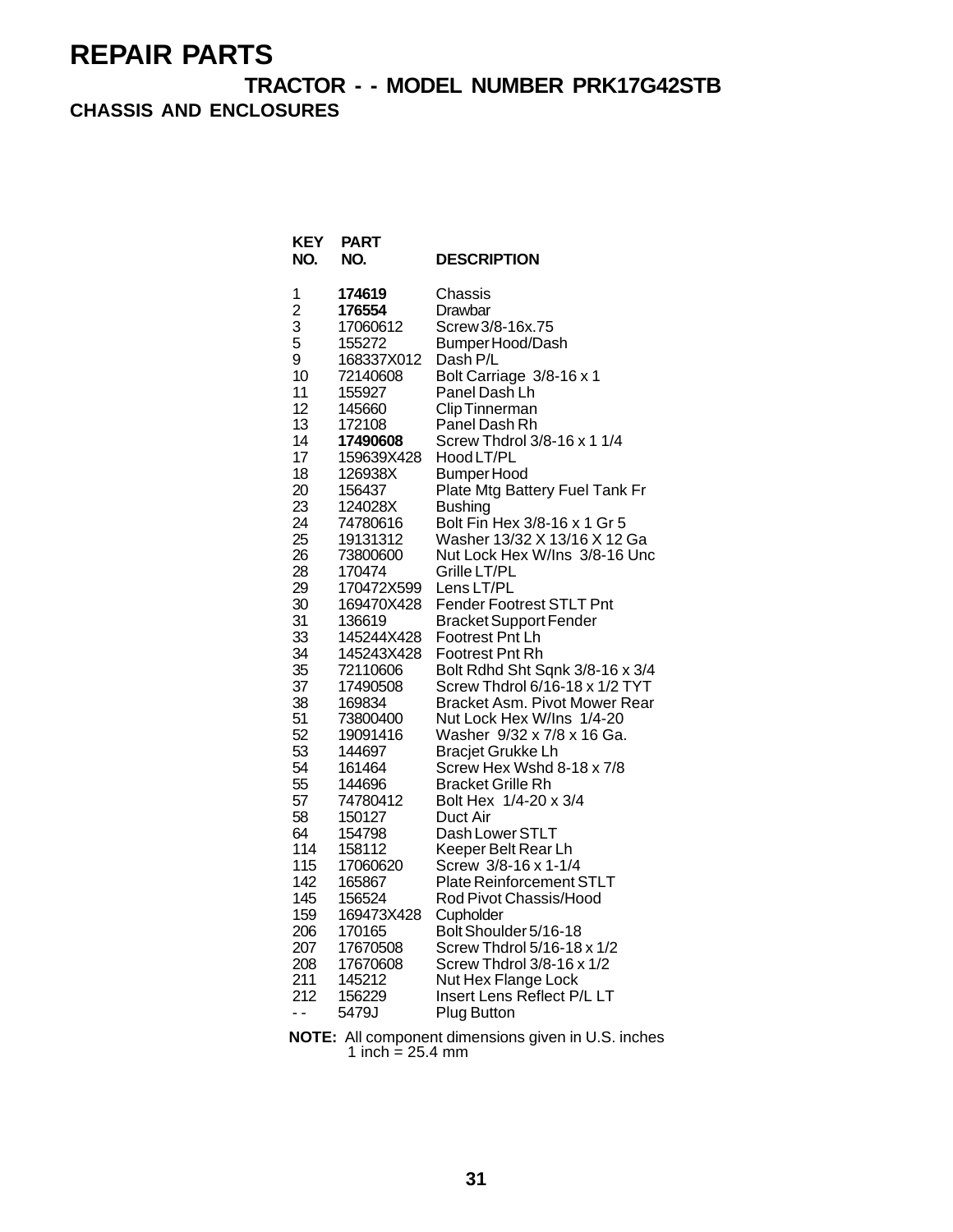**TRACTOR - - MODEL NUMBER PRK17G42STB**

 **DRIVE**

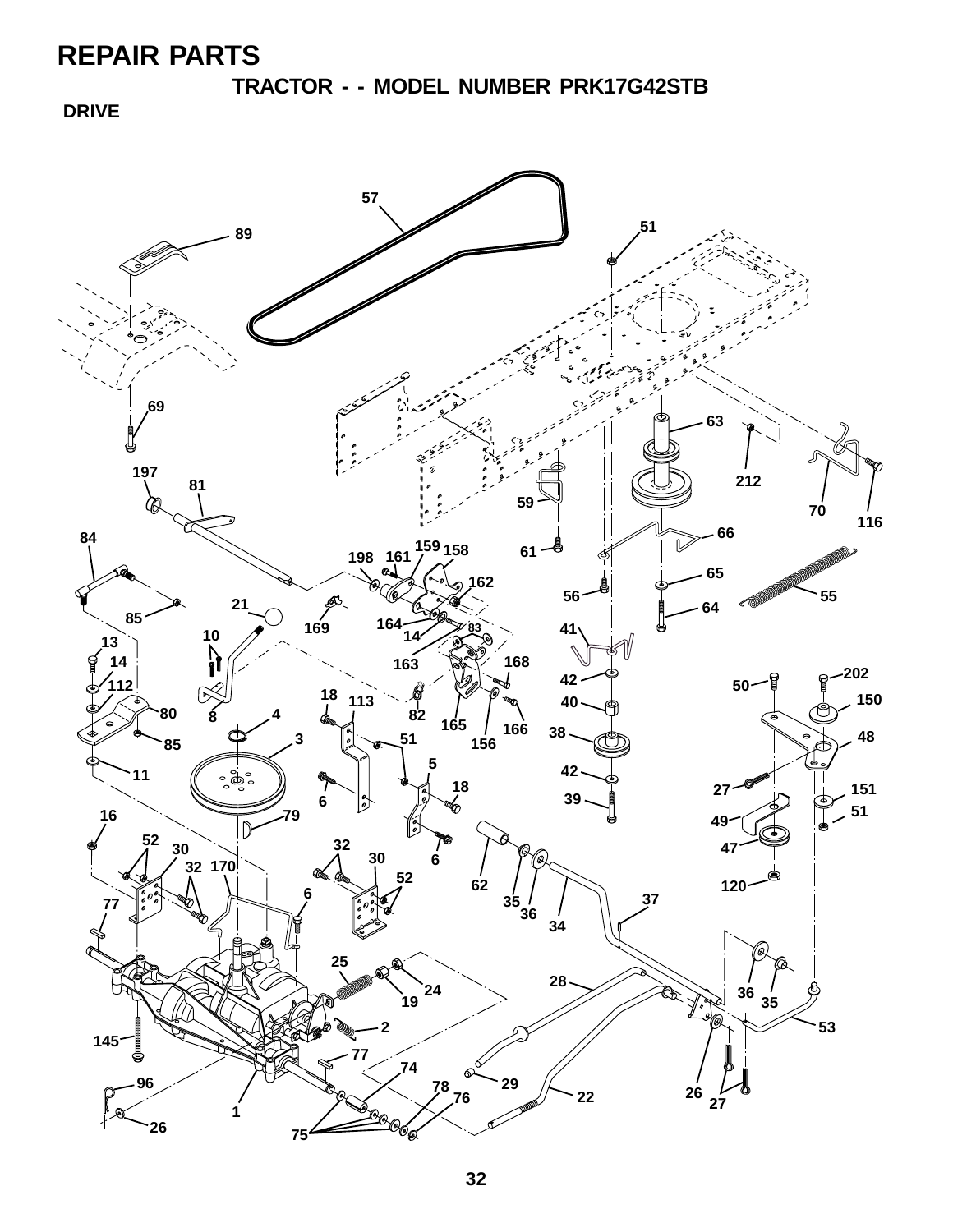### **TRACTOR - - MODEL NUMBER PRK17G42STB**

#### **DRIVE**

| <b>KEY</b><br>NO. | <b>PART</b><br>NO.                                                                                                                                                              | <b>DESCRIPTION</b>                                                  | <b>KEY</b><br>NO. | <b>PART</b><br>NO.   | <b>DESCRIPTION</b>                                          |
|-------------------|---------------------------------------------------------------------------------------------------------------------------------------------------------------------------------|---------------------------------------------------------------------|-------------------|----------------------|-------------------------------------------------------------|
| 1                 | $\frac{1}{2} \left( \frac{1}{2} \right) \left( \frac{1}{2} \right) \left( \frac{1}{2} \right) \left( \frac{1}{2} \right) \left( \frac{1}{2} \right) \left( \frac{1}{2} \right)$ | Transaxle Peerless (206-545C)                                       | 61                | 17060612             | Screw 3/8-16x.75                                            |
|                   |                                                                                                                                                                                 | (Order parts from transaxle                                         | 62<br>63          | 8883R<br>175410      | <b>Cover Pedal Blk Round</b>                                |
| 2                 | 146682                                                                                                                                                                          | manufacturer)<br>Spring Return Brake T/a Zinc                       | 64                | 71170764             | <b>Engine Pulley</b><br><b>Bolt Hex</b>                     |
| 3                 | 123666X                                                                                                                                                                         | Pulley Transaxle 18" tires                                          | 65                | 10040700             | Washer Lock Hvy Hlcl Spr 7/16                               |
| 4                 | 12000028                                                                                                                                                                        | Ring Retainer#5100-62                                               | 66                | 154778               | Keeper Belt Engine Foolproof                                |
| 5                 | 121520X                                                                                                                                                                         | Strap Torque 30 Degrees                                             | 69                | 142432               | Screw Hex wsh HiLo 1/4 x 1/2 unc                            |
| 6                 | 17060512                                                                                                                                                                        | Screw 5/16-18 X 3/4                                                 | 70                | 134683               | Guide Belt Mower Drive RH                                   |
| 8                 | 165619                                                                                                                                                                          | Rod Shift Fender Adjust Lt                                          | 74                | 137057               | Spacer Axle                                                 |
| 10                | 76020416                                                                                                                                                                        | Pin Cotter 1/8 X 1 Cad                                              | 75                | 121749X              | Washer 25/32 X 1 1/4 X 16 Ga                                |
| 11                | 105701X                                                                                                                                                                         | Washer Plate Shf 388 Sq Hole                                        | 76                | 12000001             | E-ring#5133-75                                              |
| 13                | 74550412                                                                                                                                                                        | Bolt 1/4-28 Unf Gr 8 W/Patch                                        | 77                | 123583X              | Key Square 20 X 1845/1865                                   |
| 14                | 10040400                                                                                                                                                                        | Washer Lock Hvy Helical                                             | 78                | 121748X              | Washer 25/32 X 1-5/8 X 16 Ga                                |
| 16                | 73800500                                                                                                                                                                        | Nut Lock Hex w/ins 5/16-18                                          | 79                | 2228M                | Key Woodruff #9 3/16 x 3/4                                  |
| 18                | 74780616                                                                                                                                                                        | Bolt, Fin Hex 3/8-16 UNC x 1 Gr. 5                                  | 80                | 145090               | Arm Shift                                                   |
| 19                | 73800600                                                                                                                                                                        | Nut Lock 3/8-16 Unc                                                 | 81                | 165592               | Shaft Asm Cross Tapered PMST/20                             |
| 21                | 140845                                                                                                                                                                          | Knob                                                                | 82                | 123782X              | Spring Torsion T/a                                          |
| 22                | 130804                                                                                                                                                                          | Rod Brake Blk Zinc 26 840                                           | 83                | 19171216             | Washer 17/32 X 3/4 X 16 Ga                                  |
| 24<br>25          | 73350600                                                                                                                                                                        | Nut Hex Jam 3/8-16 Unc                                              | 84<br>85          | 166231               | Link Transaxle PMST/20" Zinc                                |
| 26                | 106888X<br>19131316                                                                                                                                                             | Spring Rod Brake 200 Zinc<br>Washer 13/32 X 13/16 X 16 Ga           | 89                | 150360<br>169372X428 | Nut Lock Center 1/4 - 28 FNTHD<br><b>Console Shift STLT</b> |
| 27                | 76020412                                                                                                                                                                        | Pin Cotter 1/8 X 3/4 Cad                                            | 96                | 4497H                | Retainer Spring 1"                                          |
| 28                | 175765                                                                                                                                                                          | Rod Brake Parking LT/YT                                             | 112               | 19091210             | Washer 9/32 x 3/4 x 10 Ga.                                  |
| 29                | 71673                                                                                                                                                                           | Cap Brake Parking                                                   | 113               | 127285X              | Strap Torque LT                                             |
| 30                | 169592                                                                                                                                                                          | <b>Bracket Mtg Transaxle</b>                                        | 116               | 72140608             | Bolt RDHD SQNK 3/8-16 Unc x 1                               |
| 32                | 74760512                                                                                                                                                                        | Bolt Hex Hd 5/16-18unc X 3/4                                        | 120               | 73900600             | Nut Lock Fkg. 3/8-16 UNC                                    |
| 34                | 175578                                                                                                                                                                          | Shaft Asm Pedal Foot                                                | 145               | 74490540             | Bolt Hex FLGHD 5/16-18 Gr. 5                                |
| 35                | 120183X                                                                                                                                                                         | Bearing Nylon Blk 629 Id                                            | 150               | 175456               | Spacer Retainer                                             |
| 36                | 19211616                                                                                                                                                                        | Washer 21/32 X 1 X 16 Ga                                            | 151               | 19133210             | Washer 13/32 x 2 x 10                                       |
| $37\,$            | 1572H                                                                                                                                                                           | Pin Roll 3/16 X 1"                                                  | 156               | 166002               | Washer Srrted 5/16ID x 1.125                                |
| 38                | 165936                                                                                                                                                                          | <b>Pulley Composite Flat</b>                                        | 158               | 165589               | <b>Bracket Shift Mount</b>                                  |
| 39                | 74760648                                                                                                                                                                        | Bolt Fin Hex 3/8-16 unc X 3                                         | 159               | 165494               | Hub Tapered Flange Shift Lt                                 |
| 40                | 175461                                                                                                                                                                          | <b>Spacer Split Steel</b>                                           | 161               | 72140406             | Bolt Rdhd Sqnk 1/4-20 x 3/4 Gr                              |
| 41                | 175556                                                                                                                                                                          | Keeper Belt Flat Idler                                              | 162               | 73680400             | Nut Crownlock 1/4-20 Unc                                    |
| 42                | 19131312                                                                                                                                                                        | Washer 13/32 X 13/16 X 12 Ga                                        | 163               | 74780416             | Bolt Hex Fin 1/4-20 Unc x 1 Gr 5                            |
| 47                | 127783                                                                                                                                                                          | Pulley Idler V Groove Plastic                                       | 164               | 19091010             | Washer 5/8 x .281 x 10 Ga                                   |
| 48                | 154407                                                                                                                                                                          | <b>Bellcrank Asm</b>                                                | 165               | 165623<br>166880     | <b>Bracket Pivot Lever</b>                                  |
| 49<br>50          | 123205X<br>74760624                                                                                                                                                             | <b>Retainer Belt Style Spring</b><br>Bolt Hex Hd 3/8-16 unc X 1-1/2 | 166<br>168        | 165492               | Screw 5/16-18 x 5/8<br>Bolt Shoulder 5/16-18 x .561         |
| 51                | 73680600                                                                                                                                                                        | Nut Crownlock 3/8-16 Unc                                            | 169               | 165580               | <b>Plate Fastening</b>                                      |
| 52                | 73680500                                                                                                                                                                        | Nut Crownlock 5/16-18 Unc                                           | 170               | 173898               | Keeper Belt Transaxle Gear                                  |
| 53                | 105710X                                                                                                                                                                         | Link Clutch                                                         | 197               | 169613               | Nyliner Snap-In                                             |
| 55                | 105709X                                                                                                                                                                         | Spring Return Clutch 675                                            | 198               | 169593               | Washer Nyliner                                              |
| 56                | 17060616                                                                                                                                                                        | Screw 3/8-16 x 1                                                    | 202               | 72110612             | Bolt Carr Sh 3/8-16 x 1-1/2 Gr. 5                           |
| 57                | 130801                                                                                                                                                                          | V-Belt Ground Drive 95 25                                           | 212               | 145212               | Nut Hex Flange Lock                                         |
| 59                | 169691                                                                                                                                                                          | Keeper Belt Span Ctr                                                |                   |                      |                                                             |
|                   |                                                                                                                                                                                 |                                                                     |                   |                      | NOTE: All component dimensions given in U.S. inches         |

1 inch =  $25.4 \text{ mm}$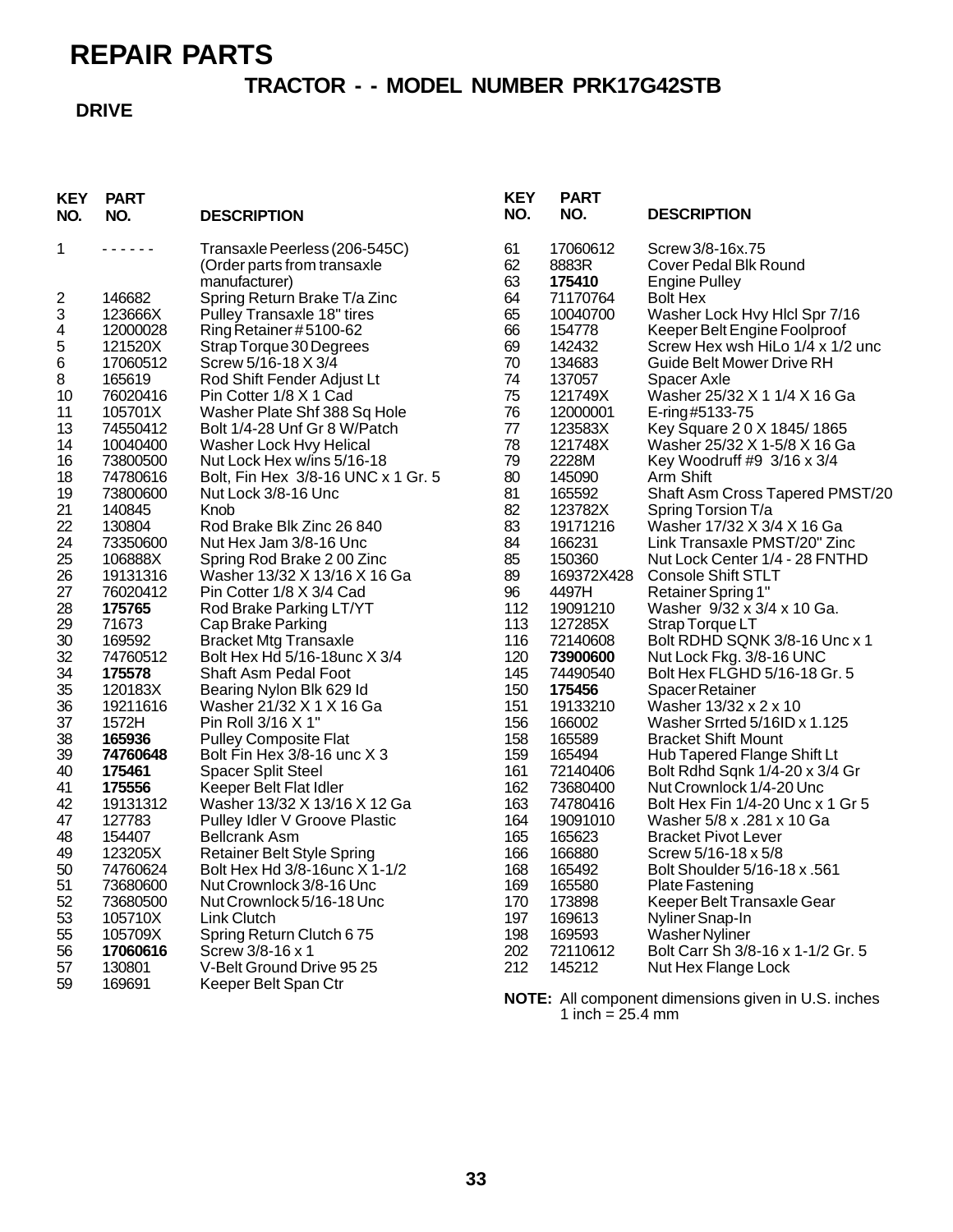**TRACTOR - - MODEL NUMBER PRK17G42STB**

**STEERING ASSEMBLY**

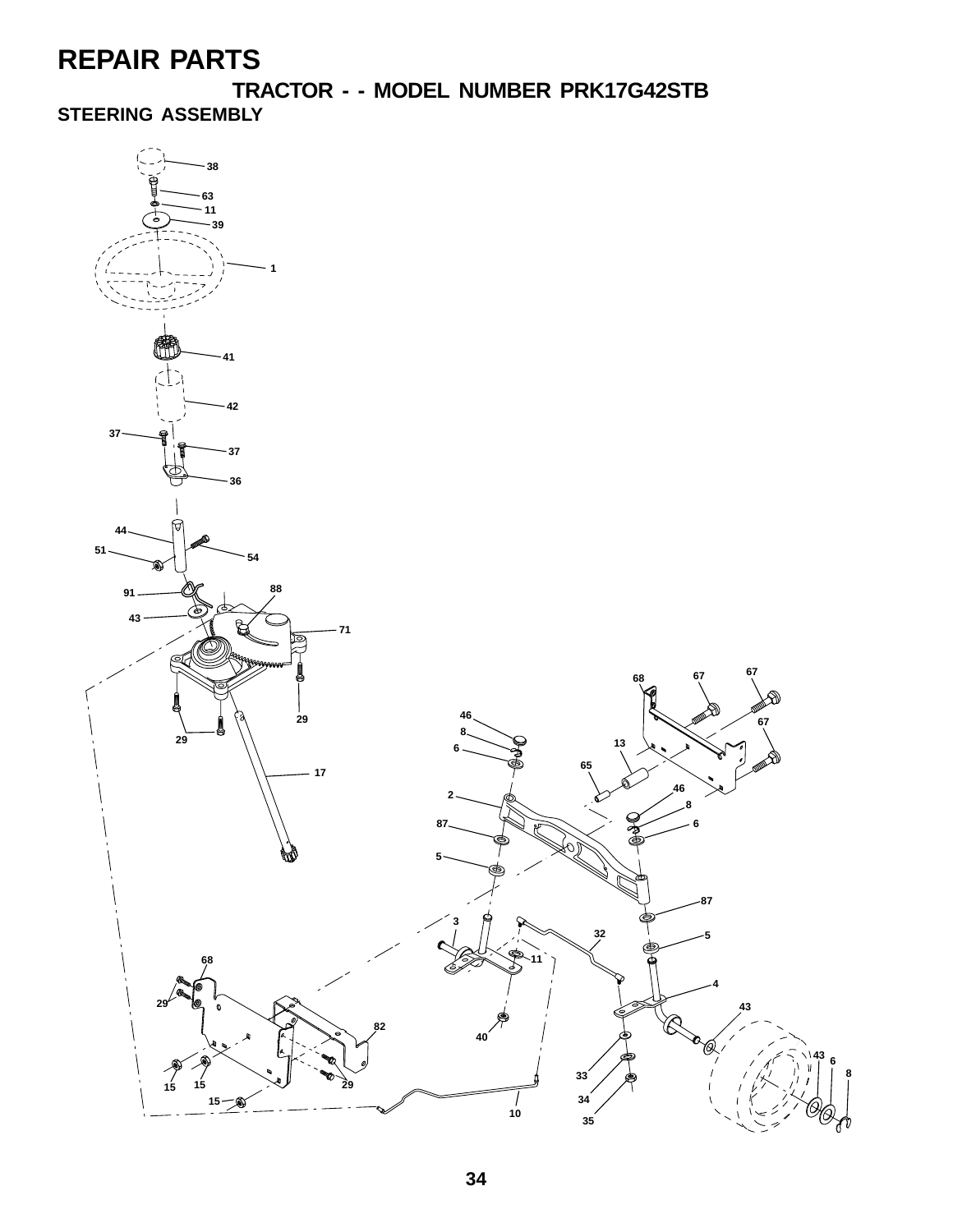**TRACTOR - - MODEL NUMBER PRK17G42STB**

**STEERING ASSEMBLY**

| <b>KEY</b><br>NO. | <b>PART</b><br>NO. | <b>DESCRIPTION</b>                    |
|-------------------|--------------------|---------------------------------------|
| 1                 | 159944X428         | <b>Wheel Steering</b>                 |
| $\overline{c}$    | 172393             | Axle Asm Cast Iron LT                 |
| 3                 | 169840             | Spindle Asm LH                        |
| 4                 | 169839             | Spindle Asm RH                        |
| 5                 | 6266H              | Bearing Race Thrust Harden            |
| 6                 | 121748X            | Washer 25/32 X 1-5/8 X 16 Ga          |
| 8                 | 12000029           | Ring Klip #t5304-75                   |
| 10                | 175121             | Link Drag                             |
| 11                | 10040600           | Washer Lock Hvy Hicl Spr 3/8          |
| 13                | 136518             | Spacer Brg. Axle Front                |
| 15                | 145212             | Nut Hex Flange Lock                   |
| 17                | 177876             | Shaft Asm Steering                    |
| 29                | 17060612           | Screw 3/8-16x.75                      |
| 32                | 171888             | Rod Tie                               |
| 33                | 19111216           | Washer 11/32 x 3/4 x 16 Ga.           |
| 34                | 10040500           | Washer Lock Hvy Hicl Spr 5/16         |
| 35                | 73540500           | Crownlock Nut 5/16-24                 |
| 36<br>37          | 155099<br>152927   | Bushing Strg                          |
| 38                | 159946X428         | Screw<br>Insert Cap Strg Wh Au        |
| 39                | 19132411           | Washer 13/32 X 2-3/8 X 12 Ga          |
| 40                | 7810H              | Lock nut                              |
| 41                | 159945             | <b>Adaptor Wheel Strg</b>             |
| 42                | 145054X428         | <b>Boot Steering Dash</b>             |
| 43                | 121749X            | Washer 25/32 X 1 1/4 X 16 Ga          |
| 44                | 153720             | <b>Extension Steering Shaft LR/LT</b> |
| 46                | 121232X            | Cap Spindle Fr Top Blk                |
| 51                | 73800500           | Nut Lock Hex w/Ins 5/16-18            |
| 54                | 74780520           | Bolt Fin Hex 5/16-18 Unc x 1-1/4      |
| 63                | 74780616           | Bolt Fin Hex 3/8-16unc x 1 Gr. 5      |
| 65                | 160367             | <b>Brace Axle</b>                     |
| 67                | 72140618           | Bolt Rdhd Sq 3/8-16 Unc x 2-1/4       |
| 68                | 169827             | Axle, Brace                           |
| 71                | 175146             | Steering Asm.                         |
| 82                | 169835             | <b>Bracket Susp. Chassis Front</b>    |
| 87                | 173966             | Washer Flat .781 x 1-1/2 x .14        |
| 88                | 175118             | Bolt Shoulder 7/16-20 Unc             |
| 91                | 175553             | <b>Clip Steering</b>                  |

**NOTE:** All component dimensions given in U.S. inches 1 inch =  $25.4 \text{ mm}$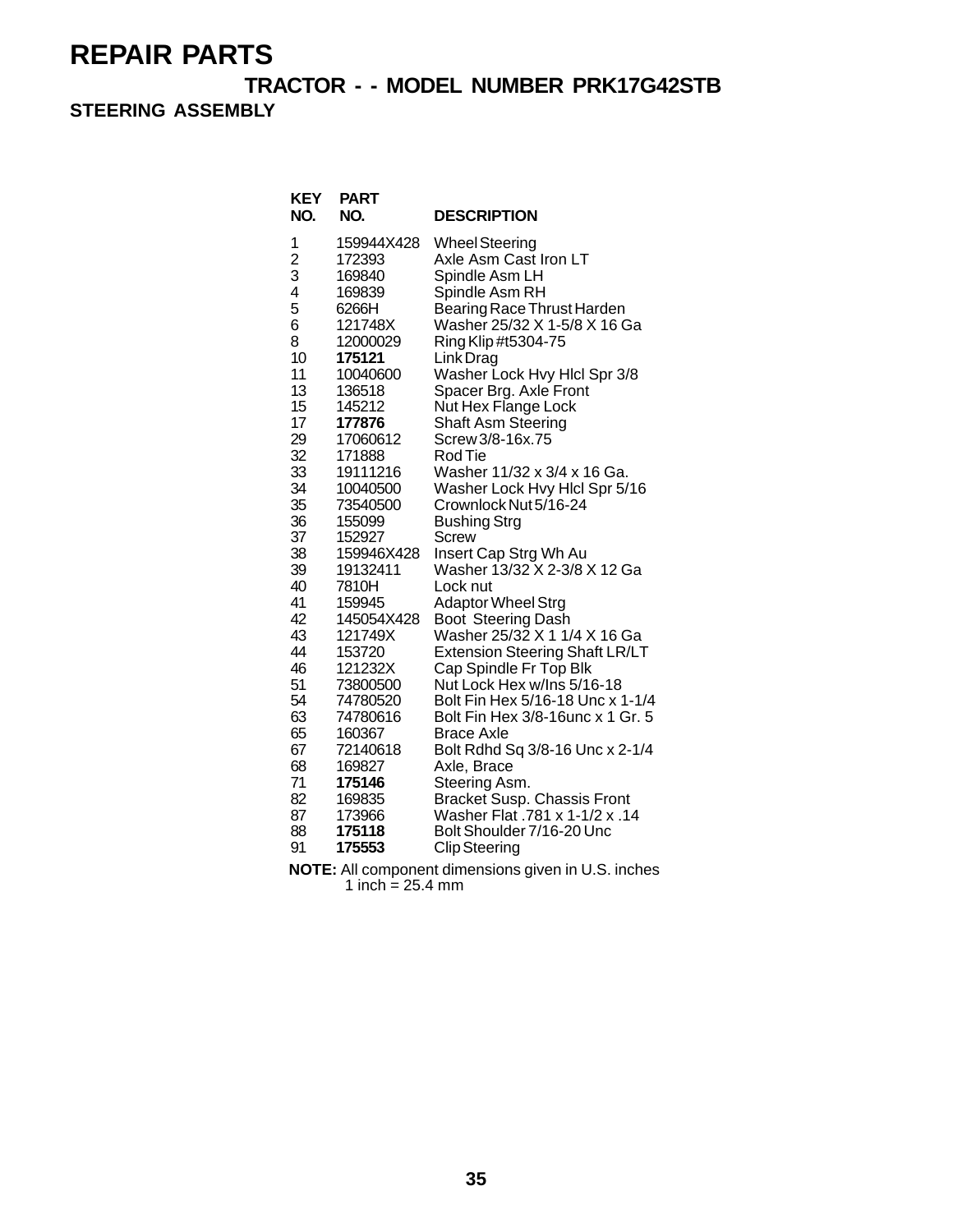**TRACTOR - - MODEL NUMBER PRK17G42STB**

### **SEAT ASSEMBLY**



| <b>KEY</b><br>NO. | <b>PART</b><br>NO. | <b>DESCRIPTION</b>             | <b>KEY</b><br>NO. | <b>PART</b><br>NO. | <b>DESCRIPTION</b>                                         |
|-------------------|--------------------|--------------------------------|-------------------|--------------------|------------------------------------------------------------|
| $\overline{1}$    | 171683             | Seat                           | 12                | 121246X            | <b>Bracket Mounting Switch</b>                             |
| 2                 | 140551             | Bracket Pivot Seat 8 720       | 13                | 121248X            | Bushing Snap Blk Nyl 50 ld                                 |
| 3                 | 71110616           | Bolt Fin Hex 3/8-16 Unc X 1    | 14                | 72050412           | Bolt Rdhd Sqnk 1/4-20x1-1/2                                |
| 4                 | 19131610           | Washer 13/32 X 1 X 10 Ga       | 15                | 134300             | Spacer Split 28x 88                                        |
| 5                 | 145006             | Clip Push-In                   | 16                | 121250X            | Spring Cprsn                                               |
| 6                 | 73800600           | Nut Hex w/Ins. 3/8-16 Unc      | 17                | 123976X            | Nut Lock 1/4 Lge Flg Gr 5 Zinc                             |
| 7                 | 124181X            | Spring Seat Cprsn 2 250 Blk Zi | 21                | 171852             | Bolt Shoulder 5/16-18 Unc                                  |
| 8                 | 17000616           | Screw 3/8-16 X 1.5             | 22                | 73800500           | Nut Hex Lock W/Ins 5/16-18                                 |
| 9                 | 19131614           | Washer 13/32 X 1 X 14 Ga.      | 24                | 19171912           | Washer 17/32 X 1-3/16 X 12 Ga.                             |
| 10                | 174894             | Pan Seat                       | 25                | 127018X            | Bolt Shoulder 5/16-18 X 62                                 |
| 11                | 166369             | Knob Seat                      |                   | 1 inch = $25.4$ mm | <b>NOTE:</b> All component dimensions given in U.S. inches |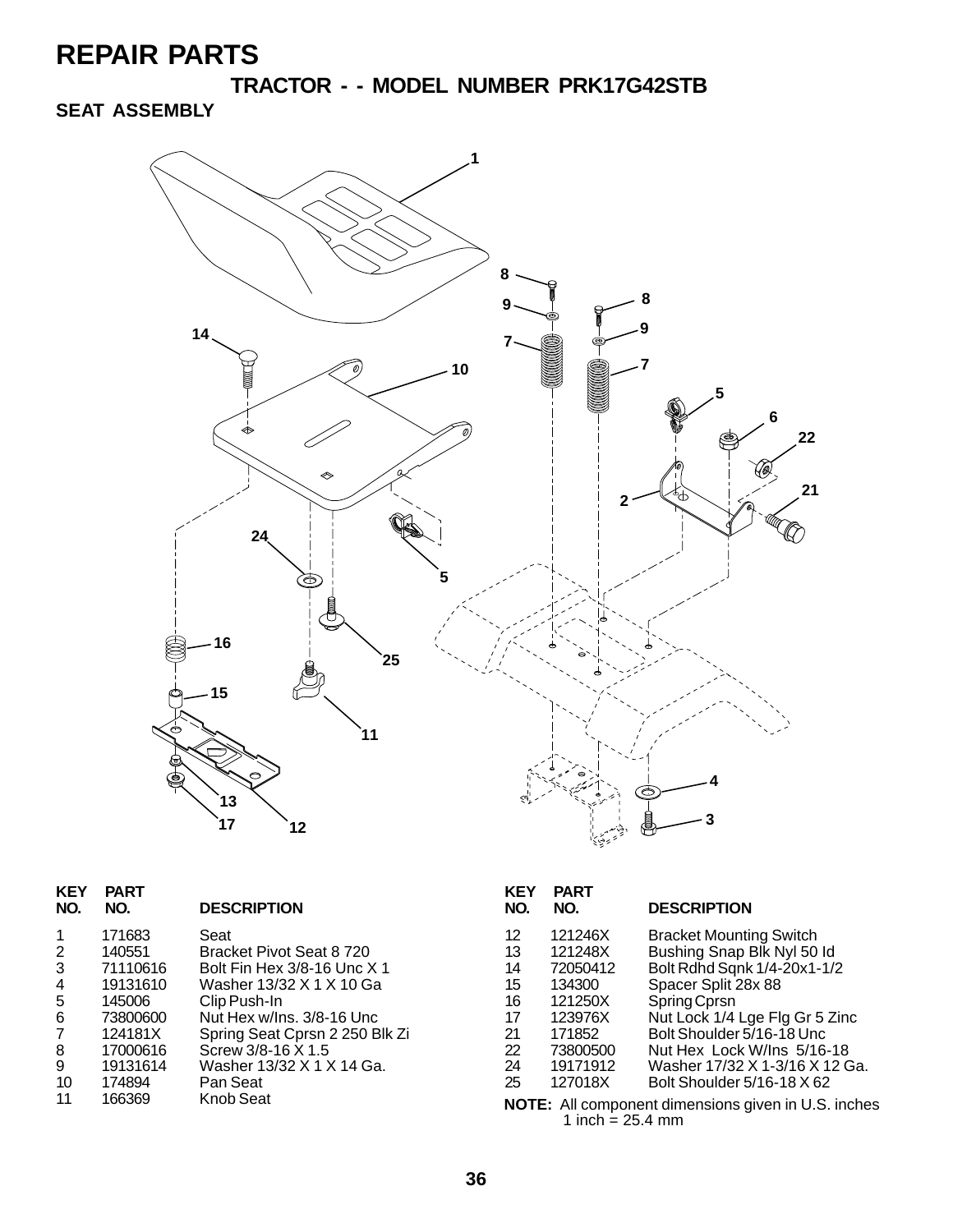**TRACTOR - - MODEL NUMBER PRK17G42STB**

### **DECALS**



| <b>KEY</b>     | <b>PART</b> |                             | <b>KEY</b> | <b>PART</b> |                                |
|----------------|-------------|-----------------------------|------------|-------------|--------------------------------|
| NO.            | NO.         | <b>DESCRIPTION</b>          | <b>NO</b>  | NO.         | <b>DESCRIPTION</b>             |
|                | 156369      | Decal Oper                  | 14         | 160396      | Decal V-Belt Schematic         |
| $\overline{2}$ | 176305      | Decal Fender Side           | 16         | 176307      | Decal Hood Rh                  |
| 3              | 176308      | Decal Hood LH               | 18         | 173587      | Decal Fender Reflector RH      |
| 4              | 176304      | Decal Side Panel Logo       | 19         | 173589      | Decal Fender Reflector LH      |
| 5              | 177526      | Decal HP Engine             | 20         | 145005      | Decal Bat Dan/Psn              |
| 8              | 170563      | Decal Warning Mult-Language | $ -$       | 133671      | Pad Footrest                   |
| 9              | 172740      | Decal Fender Logo           | $ -$       | 138311      | Decal Handle Lft Height Adjust |
| 10             | 157140      | Decal Fender Danger E/F     | $ -$       | 178108      | Manual Owner's (English)       |
| 11             | 172743      | Decal Ins Strg Whl          | $ -$       | 178109      | Manual Owner's (French)        |

#### **WHEELS AND TIRES**



| <b>KEY</b><br>NO. | PART<br>NO. | <b>DESCRIPTION</b>                   |
|-------------------|-------------|--------------------------------------|
| 1                 | 59192       | Cap Valve Tire                       |
| 2                 | 65139       | <b>Stem Valve</b>                    |
| 3                 | 170455      | Tire F Ts $15 \times 60 - 6$ Service |
| 4                 | 59904       | Tube Front (Service Item Only)       |
| 5                 | 106732X421  | Rim Asm 6"front Service              |
| 6                 | 278H        | Fitting Grease (Front Wheel Only)    |
| 7                 | 9040H       | Bearing Flange (Front Wheel Only)    |
| 8                 | 106108X421  | Rim Asm 8"rear Service               |
| 9                 | 170456      | Tire R Ts 20x10-8 C Service          |
| 10                | 7152J       | Tube Rear (Service Item Only)        |
| 11                | 104757X421  | Cap Axle Blk 1 50 X 1 00             |
|                   | 144334      | Sealant, Tire (10 oz. Tube)          |
|                   |             |                                      |

**NOTE:** All component dimensions given in U.S. inches 1 inch  $= 25.4$  mm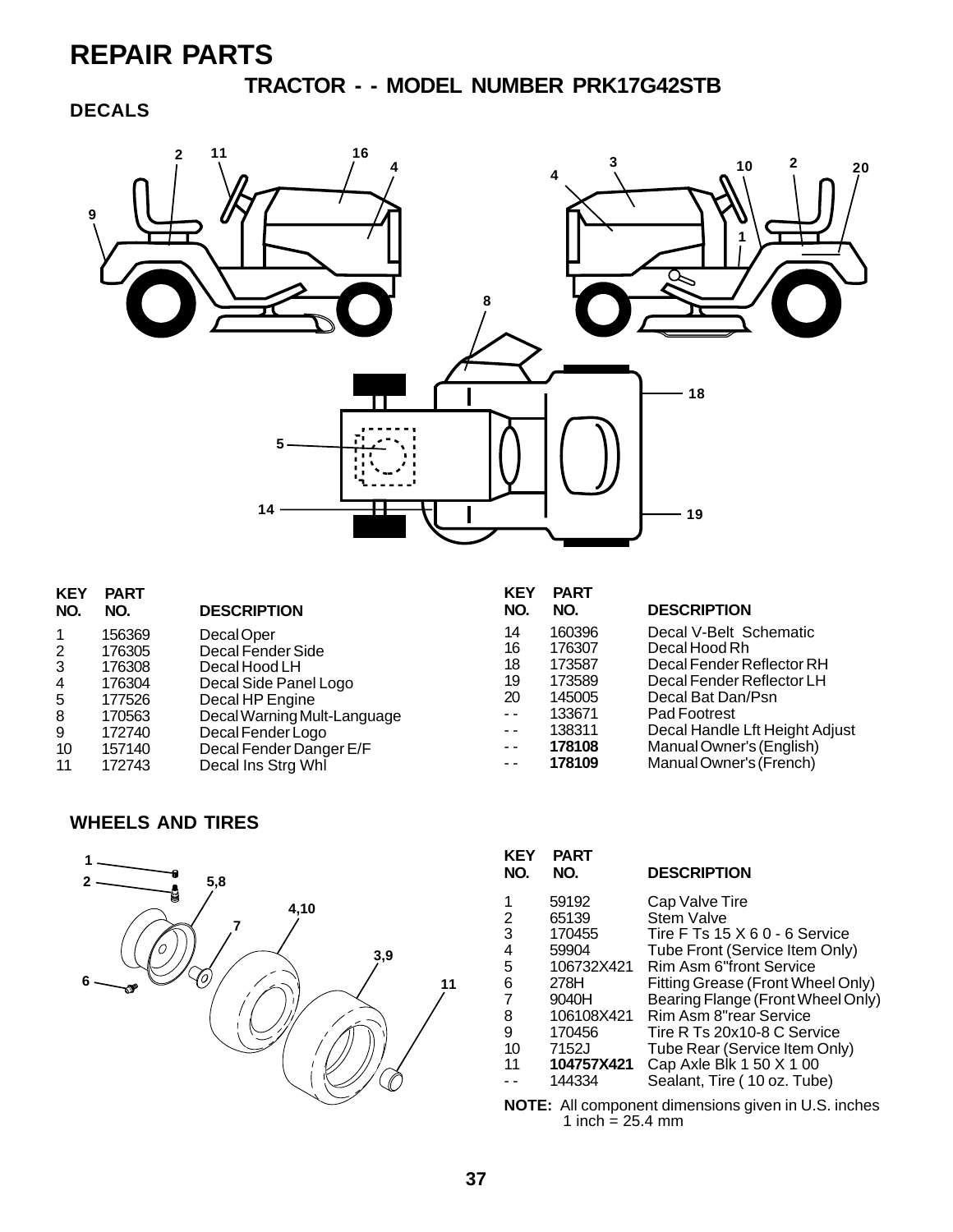**TRACTOR - - MODEL NUMBER PRK17G42STB**

**ENGINE**

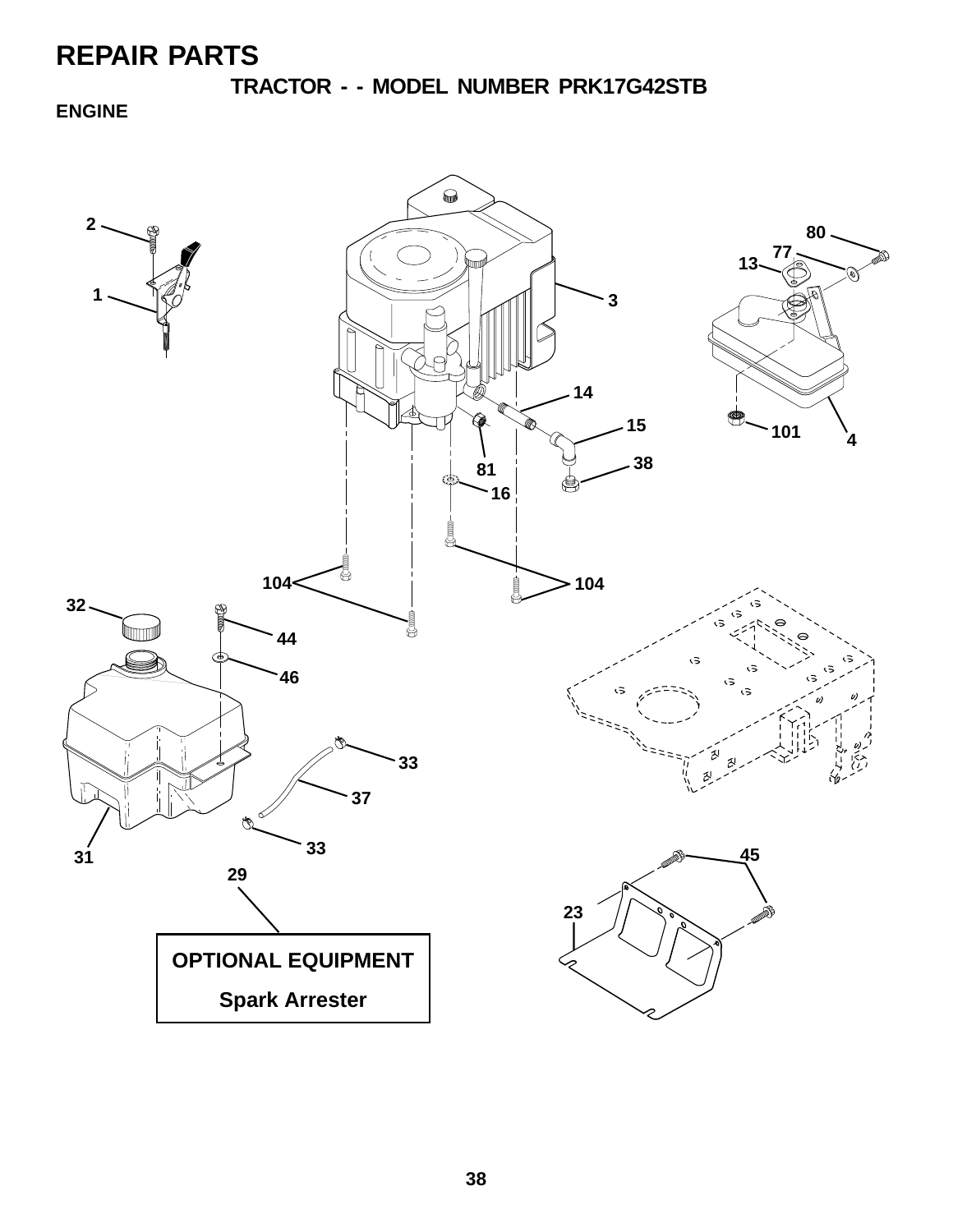### **TRACTOR - - MODEL NUMBER PRK17G42STB**

**ENGINE**

| KEY<br>NO. | <b>PART</b><br>NO.    | <b>DESCRIPTION</b>                                              |
|------------|-----------------------|-----------------------------------------------------------------|
| 1          | 170805                | Control Th/ch Flag                                              |
| 2<br>3     | 17720410              | Screw Hex Thd Cut 1/4-20x5/8 T                                  |
|            |                       | Engine, Kohler CV 490<br>(Order Parts From Engine Manufacturer) |
| 4          | 159420                | Muffler Exhaust                                                 |
| 13         | 12-041-03             | <b>Gasket Muffler</b>                                           |
| 14         | 148456                | <b>Tube Drain Oil Easy</b>                                      |
| 16         | 11050600              | Washer Lock Ext Tooth 3/8                                       |
| 23         | 169837                | Shield Brn/Dbr Guard                                            |
| 29         | 137180                | <b>Arrestor Spark</b>                                           |
| 31         | 174642                | Tank Fuel Front 200                                             |
| 32         | 140527                | Cap Fuel                                                        |
| 33<br>37   | 123487X<br>137040     | Clamp Hose Black<br>Line Fuel 20"                               |
| 38         | 148315                | Plug Drain Oil Easy                                             |
| 40         | 124028X               | Bushing Snap Nyl Blk Fuel Line                                  |
| 44         | 17670412              | Screw Hex wsh Thdrol 1/4-20x3/4                                 |
| 45         | 17000612              | Screw Hex Wsh Thdrol 3/8-16 x 3/4                               |
| 46         | 19091416              | Washer 9/32 X 7/8 X 16 Ga                                       |
| 77         | 19101216              | Washer 5/16 x 3/4 x 16 Ga.                                      |
| 80         | 74760508              | Bolt Hex Hd. 5/16-18 Unc x 1/2                                  |
| 81         | 73510400              | Nut Keps Hex 1/4-20 Unc                                         |
| 101<br>105 | M73030800<br>17120616 | Nut Flange<br>Screw 3/8-16 x 1                                  |
|            |                       |                                                                 |

**NOTE:** All component dimensions given in U. S. inches  $1$  inch = 25.4 mm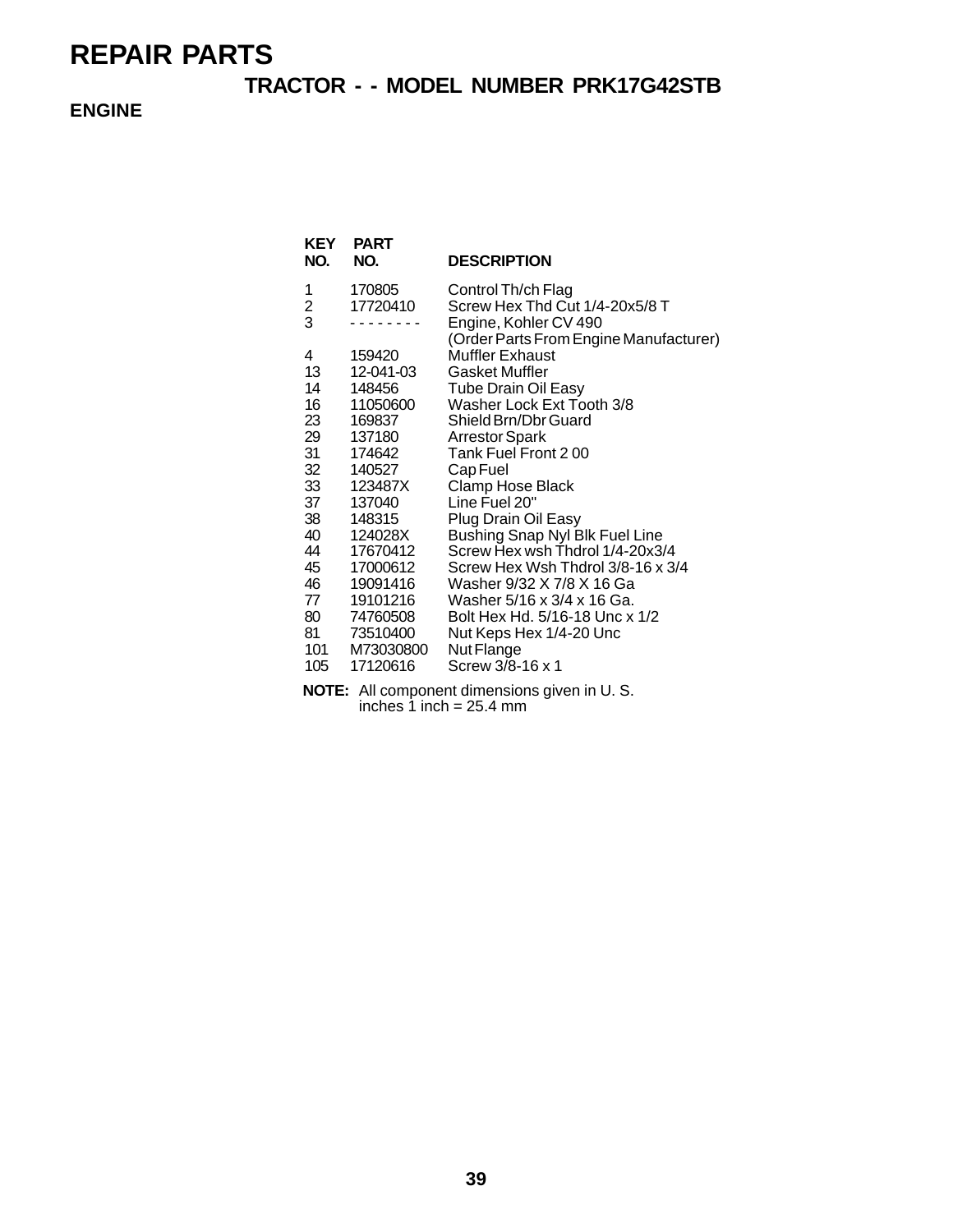**TRACTOR - - MODEL NUMBER PRK17G42STB**

**MOWER DECK**

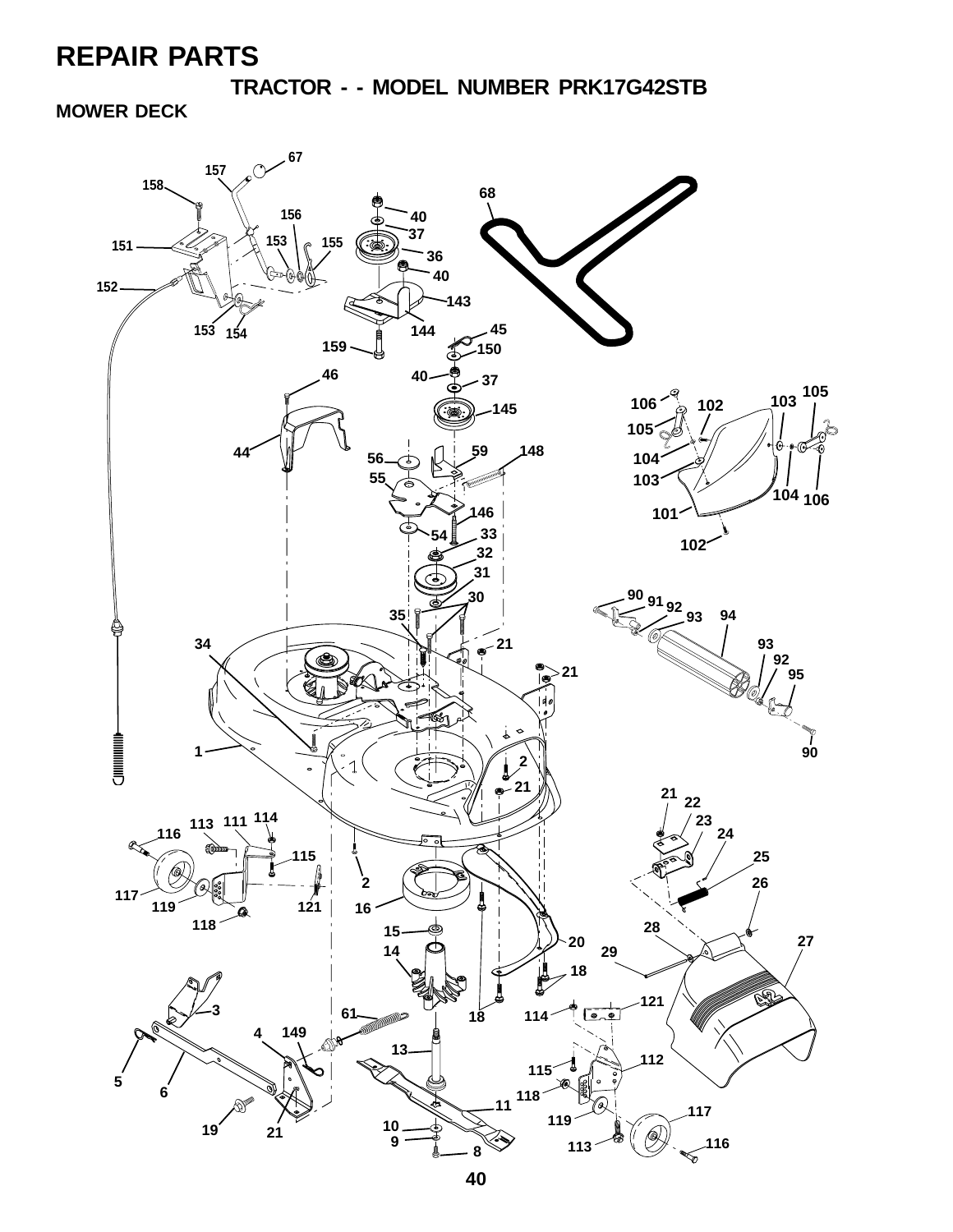### **TRACTOR - - MODEL NUMBER PRK17G42STB**

#### **MOWER DECK**

| <b>DESCRIPTION</b>                                                                                                                                                                                                                                                                                                                                                                                                                                                                                                                                                | NO.                                                                                                                                                                                                                                                                                                                                                                                                                                                                                                                                                                                                                                                                                                                                                                                                                                                                                                                                                                                                                                                                                                                                                                                                                                                        | NO.                                                                                                                                                                                                                                                                                  | <b>DESCRIPTION</b>                                                                                                                                                                                                                                                                                                                                                                                                                                                                                         |
|-------------------------------------------------------------------------------------------------------------------------------------------------------------------------------------------------------------------------------------------------------------------------------------------------------------------------------------------------------------------------------------------------------------------------------------------------------------------------------------------------------------------------------------------------------------------|------------------------------------------------------------------------------------------------------------------------------------------------------------------------------------------------------------------------------------------------------------------------------------------------------------------------------------------------------------------------------------------------------------------------------------------------------------------------------------------------------------------------------------------------------------------------------------------------------------------------------------------------------------------------------------------------------------------------------------------------------------------------------------------------------------------------------------------------------------------------------------------------------------------------------------------------------------------------------------------------------------------------------------------------------------------------------------------------------------------------------------------------------------------------------------------------------------------------------------------------------------|--------------------------------------------------------------------------------------------------------------------------------------------------------------------------------------------------------------------------------------------------------------------------------------|------------------------------------------------------------------------------------------------------------------------------------------------------------------------------------------------------------------------------------------------------------------------------------------------------------------------------------------------------------------------------------------------------------------------------------------------------------------------------------------------------------|
|                                                                                                                                                                                                                                                                                                                                                                                                                                                                                                                                                                   |                                                                                                                                                                                                                                                                                                                                                                                                                                                                                                                                                                                                                                                                                                                                                                                                                                                                                                                                                                                                                                                                                                                                                                                                                                                            |                                                                                                                                                                                                                                                                                      | V-Belt, 42" Mower                                                                                                                                                                                                                                                                                                                                                                                                                                                                                          |
|                                                                                                                                                                                                                                                                                                                                                                                                                                                                                                                                                                   |                                                                                                                                                                                                                                                                                                                                                                                                                                                                                                                                                                                                                                                                                                                                                                                                                                                                                                                                                                                                                                                                                                                                                                                                                                                            |                                                                                                                                                                                                                                                                                      | Bolt Fin Hex 3/8-16 Unc x 1                                                                                                                                                                                                                                                                                                                                                                                                                                                                                |
|                                                                                                                                                                                                                                                                                                                                                                                                                                                                                                                                                                   |                                                                                                                                                                                                                                                                                                                                                                                                                                                                                                                                                                                                                                                                                                                                                                                                                                                                                                                                                                                                                                                                                                                                                                                                                                                            |                                                                                                                                                                                                                                                                                      | Bracket Asm. Noseroller LH                                                                                                                                                                                                                                                                                                                                                                                                                                                                                 |
|                                                                                                                                                                                                                                                                                                                                                                                                                                                                                                                                                                   |                                                                                                                                                                                                                                                                                                                                                                                                                                                                                                                                                                                                                                                                                                                                                                                                                                                                                                                                                                                                                                                                                                                                                                                                                                                            |                                                                                                                                                                                                                                                                                      | Nut, Lock, Hex W/Ins 3/8-16 UNC                                                                                                                                                                                                                                                                                                                                                                                                                                                                            |
|                                                                                                                                                                                                                                                                                                                                                                                                                                                                                                                                                                   |                                                                                                                                                                                                                                                                                                                                                                                                                                                                                                                                                                                                                                                                                                                                                                                                                                                                                                                                                                                                                                                                                                                                                                                                                                                            |                                                                                                                                                                                                                                                                                      | Washer 17/32 x 7/8 x 16 Ga.                                                                                                                                                                                                                                                                                                                                                                                                                                                                                |
|                                                                                                                                                                                                                                                                                                                                                                                                                                                                                                                                                                   |                                                                                                                                                                                                                                                                                                                                                                                                                                                                                                                                                                                                                                                                                                                                                                                                                                                                                                                                                                                                                                                                                                                                                                                                                                                            |                                                                                                                                                                                                                                                                                      | Roller, Nose                                                                                                                                                                                                                                                                                                                                                                                                                                                                                               |
|                                                                                                                                                                                                                                                                                                                                                                                                                                                                                                                                                                   |                                                                                                                                                                                                                                                                                                                                                                                                                                                                                                                                                                                                                                                                                                                                                                                                                                                                                                                                                                                                                                                                                                                                                                                                                                                            |                                                                                                                                                                                                                                                                                      | Bracket Asm. Noseroller RH                                                                                                                                                                                                                                                                                                                                                                                                                                                                                 |
|                                                                                                                                                                                                                                                                                                                                                                                                                                                                                                                                                                   |                                                                                                                                                                                                                                                                                                                                                                                                                                                                                                                                                                                                                                                                                                                                                                                                                                                                                                                                                                                                                                                                                                                                                                                                                                                            |                                                                                                                                                                                                                                                                                      | Mulcher Cover                                                                                                                                                                                                                                                                                                                                                                                                                                                                                              |
|                                                                                                                                                                                                                                                                                                                                                                                                                                                                                                                                                                   |                                                                                                                                                                                                                                                                                                                                                                                                                                                                                                                                                                                                                                                                                                                                                                                                                                                                                                                                                                                                                                                                                                                                                                                                                                                            |                                                                                                                                                                                                                                                                                      | Screw                                                                                                                                                                                                                                                                                                                                                                                                                                                                                                      |
|                                                                                                                                                                                                                                                                                                                                                                                                                                                                                                                                                                   |                                                                                                                                                                                                                                                                                                                                                                                                                                                                                                                                                                                                                                                                                                                                                                                                                                                                                                                                                                                                                                                                                                                                                                                                                                                            |                                                                                                                                                                                                                                                                                      | Washer, Flat                                                                                                                                                                                                                                                                                                                                                                                                                                                                                               |
|                                                                                                                                                                                                                                                                                                                                                                                                                                                                                                                                                                   |                                                                                                                                                                                                                                                                                                                                                                                                                                                                                                                                                                                                                                                                                                                                                                                                                                                                                                                                                                                                                                                                                                                                                                                                                                                            |                                                                                                                                                                                                                                                                                      | Washer, Lock                                                                                                                                                                                                                                                                                                                                                                                                                                                                                               |
|                                                                                                                                                                                                                                                                                                                                                                                                                                                                                                                                                                   |                                                                                                                                                                                                                                                                                                                                                                                                                                                                                                                                                                                                                                                                                                                                                                                                                                                                                                                                                                                                                                                                                                                                                                                                                                                            |                                                                                                                                                                                                                                                                                      | <b>Latch Assembly</b>                                                                                                                                                                                                                                                                                                                                                                                                                                                                                      |
|                                                                                                                                                                                                                                                                                                                                                                                                                                                                                                                                                                   |                                                                                                                                                                                                                                                                                                                                                                                                                                                                                                                                                                                                                                                                                                                                                                                                                                                                                                                                                                                                                                                                                                                                                                                                                                                            |                                                                                                                                                                                                                                                                                      | Nut, Weld                                                                                                                                                                                                                                                                                                                                                                                                                                                                                                  |
|                                                                                                                                                                                                                                                                                                                                                                                                                                                                                                                                                                   |                                                                                                                                                                                                                                                                                                                                                                                                                                                                                                                                                                                                                                                                                                                                                                                                                                                                                                                                                                                                                                                                                                                                                                                                                                                            |                                                                                                                                                                                                                                                                                      | Bracket, Gauge, Wheel LH                                                                                                                                                                                                                                                                                                                                                                                                                                                                                   |
|                                                                                                                                                                                                                                                                                                                                                                                                                                                                                                                                                                   |                                                                                                                                                                                                                                                                                                                                                                                                                                                                                                                                                                                                                                                                                                                                                                                                                                                                                                                                                                                                                                                                                                                                                                                                                                                            |                                                                                                                                                                                                                                                                                      | Bracket, Gauge, Wheel RH                                                                                                                                                                                                                                                                                                                                                                                                                                                                                   |
|                                                                                                                                                                                                                                                                                                                                                                                                                                                                                                                                                                   |                                                                                                                                                                                                                                                                                                                                                                                                                                                                                                                                                                                                                                                                                                                                                                                                                                                                                                                                                                                                                                                                                                                                                                                                                                                            |                                                                                                                                                                                                                                                                                      | Screw Tapping 5/16-18 Unc                                                                                                                                                                                                                                                                                                                                                                                                                                                                                  |
|                                                                                                                                                                                                                                                                                                                                                                                                                                                                                                                                                                   |                                                                                                                                                                                                                                                                                                                                                                                                                                                                                                                                                                                                                                                                                                                                                                                                                                                                                                                                                                                                                                                                                                                                                                                                                                                            |                                                                                                                                                                                                                                                                                      | Nut, Keps 5/16 - 18 UNC                                                                                                                                                                                                                                                                                                                                                                                                                                                                                    |
|                                                                                                                                                                                                                                                                                                                                                                                                                                                                                                                                                                   |                                                                                                                                                                                                                                                                                                                                                                                                                                                                                                                                                                                                                                                                                                                                                                                                                                                                                                                                                                                                                                                                                                                                                                                                                                                            |                                                                                                                                                                                                                                                                                      | Bolt, Carriage 5/16-18 x 1/2                                                                                                                                                                                                                                                                                                                                                                                                                                                                               |
|                                                                                                                                                                                                                                                                                                                                                                                                                                                                                                                                                                   |                                                                                                                                                                                                                                                                                                                                                                                                                                                                                                                                                                                                                                                                                                                                                                                                                                                                                                                                                                                                                                                                                                                                                                                                                                                            |                                                                                                                                                                                                                                                                                      | Bolt, Shoulder                                                                                                                                                                                                                                                                                                                                                                                                                                                                                             |
|                                                                                                                                                                                                                                                                                                                                                                                                                                                                                                                                                                   |                                                                                                                                                                                                                                                                                                                                                                                                                                                                                                                                                                                                                                                                                                                                                                                                                                                                                                                                                                                                                                                                                                                                                                                                                                                            |                                                                                                                                                                                                                                                                                      | Wheel, Gauge                                                                                                                                                                                                                                                                                                                                                                                                                                                                                               |
|                                                                                                                                                                                                                                                                                                                                                                                                                                                                                                                                                                   |                                                                                                                                                                                                                                                                                                                                                                                                                                                                                                                                                                                                                                                                                                                                                                                                                                                                                                                                                                                                                                                                                                                                                                                                                                                            |                                                                                                                                                                                                                                                                                      | Nut Centerlock 3/8-16                                                                                                                                                                                                                                                                                                                                                                                                                                                                                      |
|                                                                                                                                                                                                                                                                                                                                                                                                                                                                                                                                                                   |                                                                                                                                                                                                                                                                                                                                                                                                                                                                                                                                                                                                                                                                                                                                                                                                                                                                                                                                                                                                                                                                                                                                                                                                                                                            |                                                                                                                                                                                                                                                                                      | Washer 3/8 x 7/8 x 14 Ga.                                                                                                                                                                                                                                                                                                                                                                                                                                                                                  |
|                                                                                                                                                                                                                                                                                                                                                                                                                                                                                                                                                                   |                                                                                                                                                                                                                                                                                                                                                                                                                                                                                                                                                                                                                                                                                                                                                                                                                                                                                                                                                                                                                                                                                                                                                                                                                                                            |                                                                                                                                                                                                                                                                                      | Bracket, Extruded                                                                                                                                                                                                                                                                                                                                                                                                                                                                                          |
|                                                                                                                                                                                                                                                                                                                                                                                                                                                                                                                                                                   |                                                                                                                                                                                                                                                                                                                                                                                                                                                                                                                                                                                                                                                                                                                                                                                                                                                                                                                                                                                                                                                                                                                                                                                                                                                            |                                                                                                                                                                                                                                                                                      | Arm Spring Brake Mower                                                                                                                                                                                                                                                                                                                                                                                                                                                                                     |
|                                                                                                                                                                                                                                                                                                                                                                                                                                                                                                                                                                   |                                                                                                                                                                                                                                                                                                                                                                                                                                                                                                                                                                                                                                                                                                                                                                                                                                                                                                                                                                                                                                                                                                                                                                                                                                                            |                                                                                                                                                                                                                                                                                      | Bracket Arm Idler 42"                                                                                                                                                                                                                                                                                                                                                                                                                                                                                      |
|                                                                                                                                                                                                                                                                                                                                                                                                                                                                                                                                                                   |                                                                                                                                                                                                                                                                                                                                                                                                                                                                                                                                                                                                                                                                                                                                                                                                                                                                                                                                                                                                                                                                                                                                                                                                                                                            |                                                                                                                                                                                                                                                                                      | Keeper Belt 42" Clutch Cable                                                                                                                                                                                                                                                                                                                                                                                                                                                                               |
|                                                                                                                                                                                                                                                                                                                                                                                                                                                                                                                                                                   |                                                                                                                                                                                                                                                                                                                                                                                                                                                                                                                                                                                                                                                                                                                                                                                                                                                                                                                                                                                                                                                                                                                                                                                                                                                            |                                                                                                                                                                                                                                                                                      | <b>Pulley Idler Flat</b>                                                                                                                                                                                                                                                                                                                                                                                                                                                                                   |
|                                                                                                                                                                                                                                                                                                                                                                                                                                                                                                                                                                   |                                                                                                                                                                                                                                                                                                                                                                                                                                                                                                                                                                                                                                                                                                                                                                                                                                                                                                                                                                                                                                                                                                                                                                                                                                                            |                                                                                                                                                                                                                                                                                      | <b>Bolt Carriage Idler</b>                                                                                                                                                                                                                                                                                                                                                                                                                                                                                 |
|                                                                                                                                                                                                                                                                                                                                                                                                                                                                                                                                                                   |                                                                                                                                                                                                                                                                                                                                                                                                                                                                                                                                                                                                                                                                                                                                                                                                                                                                                                                                                                                                                                                                                                                                                                                                                                                            |                                                                                                                                                                                                                                                                                      | <b>Spring Extension</b>                                                                                                                                                                                                                                                                                                                                                                                                                                                                                    |
|                                                                                                                                                                                                                                                                                                                                                                                                                                                                                                                                                                   |                                                                                                                                                                                                                                                                                                                                                                                                                                                                                                                                                                                                                                                                                                                                                                                                                                                                                                                                                                                                                                                                                                                                                                                                                                                            |                                                                                                                                                                                                                                                                                      | Spring Return Idler                                                                                                                                                                                                                                                                                                                                                                                                                                                                                        |
|                                                                                                                                                                                                                                                                                                                                                                                                                                                                                                                                                                   |                                                                                                                                                                                                                                                                                                                                                                                                                                                                                                                                                                                                                                                                                                                                                                                                                                                                                                                                                                                                                                                                                                                                                                                                                                                            |                                                                                                                                                                                                                                                                                      | <b>Retainer Spring Yellow</b>                                                                                                                                                                                                                                                                                                                                                                                                                                                                              |
|                                                                                                                                                                                                                                                                                                                                                                                                                                                                                                                                                                   |                                                                                                                                                                                                                                                                                                                                                                                                                                                                                                                                                                                                                                                                                                                                                                                                                                                                                                                                                                                                                                                                                                                                                                                                                                                            |                                                                                                                                                                                                                                                                                      | Washer 9/32 x 3/4 x 16 Ga.                                                                                                                                                                                                                                                                                                                                                                                                                                                                                 |
|                                                                                                                                                                                                                                                                                                                                                                                                                                                                                                                                                                   |                                                                                                                                                                                                                                                                                                                                                                                                                                                                                                                                                                                                                                                                                                                                                                                                                                                                                                                                                                                                                                                                                                                                                                                                                                                            |                                                                                                                                                                                                                                                                                      | <b>Bracket Clutch Cable</b>                                                                                                                                                                                                                                                                                                                                                                                                                                                                                |
|                                                                                                                                                                                                                                                                                                                                                                                                                                                                                                                                                                   |                                                                                                                                                                                                                                                                                                                                                                                                                                                                                                                                                                                                                                                                                                                                                                                                                                                                                                                                                                                                                                                                                                                                                                                                                                                            |                                                                                                                                                                                                                                                                                      | Clutch Cable 42"                                                                                                                                                                                                                                                                                                                                                                                                                                                                                           |
|                                                                                                                                                                                                                                                                                                                                                                                                                                                                                                                                                                   |                                                                                                                                                                                                                                                                                                                                                                                                                                                                                                                                                                                                                                                                                                                                                                                                                                                                                                                                                                                                                                                                                                                                                                                                                                                            |                                                                                                                                                                                                                                                                                      | Washer Flat 3/8" Type B                                                                                                                                                                                                                                                                                                                                                                                                                                                                                    |
|                                                                                                                                                                                                                                                                                                                                                                                                                                                                                                                                                                   |                                                                                                                                                                                                                                                                                                                                                                                                                                                                                                                                                                                                                                                                                                                                                                                                                                                                                                                                                                                                                                                                                                                                                                                                                                                            |                                                                                                                                                                                                                                                                                      | Spring Retainer                                                                                                                                                                                                                                                                                                                                                                                                                                                                                            |
|                                                                                                                                                                                                                                                                                                                                                                                                                                                                                                                                                                   |                                                                                                                                                                                                                                                                                                                                                                                                                                                                                                                                                                                                                                                                                                                                                                                                                                                                                                                                                                                                                                                                                                                                                                                                                                                            |                                                                                                                                                                                                                                                                                      | Spring Retention LVR CLTCH CAB                                                                                                                                                                                                                                                                                                                                                                                                                                                                             |
|                                                                                                                                                                                                                                                                                                                                                                                                                                                                                                                                                                   |                                                                                                                                                                                                                                                                                                                                                                                                                                                                                                                                                                                                                                                                                                                                                                                                                                                                                                                                                                                                                                                                                                                                                                                                                                                            |                                                                                                                                                                                                                                                                                      | Spacer Clutch Cable                                                                                                                                                                                                                                                                                                                                                                                                                                                                                        |
|                                                                                                                                                                                                                                                                                                                                                                                                                                                                                                                                                                   |                                                                                                                                                                                                                                                                                                                                                                                                                                                                                                                                                                                                                                                                                                                                                                                                                                                                                                                                                                                                                                                                                                                                                                                                                                                            |                                                                                                                                                                                                                                                                                      | Rod Clutch Cable 3/8"                                                                                                                                                                                                                                                                                                                                                                                                                                                                                      |
|                                                                                                                                                                                                                                                                                                                                                                                                                                                                                                                                                                   |                                                                                                                                                                                                                                                                                                                                                                                                                                                                                                                                                                                                                                                                                                                                                                                                                                                                                                                                                                                                                                                                                                                                                                                                                                                            |                                                                                                                                                                                                                                                                                      | Screw Hex Thd Cut 1/4-20 x 5/8                                                                                                                                                                                                                                                                                                                                                                                                                                                                             |
|                                                                                                                                                                                                                                                                                                                                                                                                                                                                                                                                                                   |                                                                                                                                                                                                                                                                                                                                                                                                                                                                                                                                                                                                                                                                                                                                                                                                                                                                                                                                                                                                                                                                                                                                                                                                                                                            |                                                                                                                                                                                                                                                                                      | Bolt Rdhd Sqn 3/8-16 UNC x 1-3/4                                                                                                                                                                                                                                                                                                                                                                                                                                                                           |
|                                                                                                                                                                                                                                                                                                                                                                                                                                                                                                                                                                   | $ -$                                                                                                                                                                                                                                                                                                                                                                                                                                                                                                                                                                                                                                                                                                                                                                                                                                                                                                                                                                                                                                                                                                                                                                                                                                                       |                                                                                                                                                                                                                                                                                      | Mandrel Assembly (Includes Key                                                                                                                                                                                                                                                                                                                                                                                                                                                                             |
|                                                                                                                                                                                                                                                                                                                                                                                                                                                                                                                                                                   |                                                                                                                                                                                                                                                                                                                                                                                                                                                                                                                                                                                                                                                                                                                                                                                                                                                                                                                                                                                                                                                                                                                                                                                                                                                            |                                                                                                                                                                                                                                                                                      | Numbers 8-10, 13-15, 31 and 33)                                                                                                                                                                                                                                                                                                                                                                                                                                                                            |
|                                                                                                                                                                                                                                                                                                                                                                                                                                                                                                                                                                   | - -                                                                                                                                                                                                                                                                                                                                                                                                                                                                                                                                                                                                                                                                                                                                                                                                                                                                                                                                                                                                                                                                                                                                                                                                                                                        |                                                                                                                                                                                                                                                                                      | Mower Deck, Complete (Standard                                                                                                                                                                                                                                                                                                                                                                                                                                                                             |
|                                                                                                                                                                                                                                                                                                                                                                                                                                                                                                                                                                   |                                                                                                                                                                                                                                                                                                                                                                                                                                                                                                                                                                                                                                                                                                                                                                                                                                                                                                                                                                                                                                                                                                                                                                                                                                                            |                                                                                                                                                                                                                                                                                      | Deck - Order separately mulcher                                                                                                                                                                                                                                                                                                                                                                                                                                                                            |
|                                                                                                                                                                                                                                                                                                                                                                                                                                                                                                                                                                   |                                                                                                                                                                                                                                                                                                                                                                                                                                                                                                                                                                                                                                                                                                                                                                                                                                                                                                                                                                                                                                                                                                                                                                                                                                                            |                                                                                                                                                                                                                                                                                      | plate and gauge wheel components                                                                                                                                                                                                                                                                                                                                                                                                                                                                           |
|                                                                                                                                                                                                                                                                                                                                                                                                                                                                                                                                                                   |                                                                                                                                                                                                                                                                                                                                                                                                                                                                                                                                                                                                                                                                                                                                                                                                                                                                                                                                                                                                                                                                                                                                                                                                                                                            |                                                                                                                                                                                                                                                                                      | Key Nos. 101-106, and 111-121)                                                                                                                                                                                                                                                                                                                                                                                                                                                                             |
|                                                                                                                                                                                                                                                                                                                                                                                                                                                                                                                                                                   |                                                                                                                                                                                                                                                                                                                                                                                                                                                                                                                                                                                                                                                                                                                                                                                                                                                                                                                                                                                                                                                                                                                                                                                                                                                            |                                                                                                                                                                                                                                                                                      |                                                                                                                                                                                                                                                                                                                                                                                                                                                                                                            |
|                                                                                                                                                                                                                                                                                                                                                                                                                                                                                                                                                                   |                                                                                                                                                                                                                                                                                                                                                                                                                                                                                                                                                                                                                                                                                                                                                                                                                                                                                                                                                                                                                                                                                                                                                                                                                                                            |                                                                                                                                                                                                                                                                                      | <b>NOTE:</b> All component dimensions given in U.S. inches                                                                                                                                                                                                                                                                                                                                                                                                                                                 |
| Knob                                                                                                                                                                                                                                                                                                                                                                                                                                                                                                                                                              |                                                                                                                                                                                                                                                                                                                                                                                                                                                                                                                                                                                                                                                                                                                                                                                                                                                                                                                                                                                                                                                                                                                                                                                                                                                            |                                                                                                                                                                                                                                                                                      |                                                                                                                                                                                                                                                                                                                                                                                                                                                                                                            |
| NO.<br>165892X421<br>72140506<br>138017<br>165460X421<br>4939M<br>130832<br>850857<br>10030600<br>140296<br>134149<br>138498<br>137645<br>128774<br>110485X<br>174493<br>72140505<br>132827<br>159770<br>73680500<br>134753X421<br>131267X421<br>105304X<br>123713X<br>110452X<br>130968X428<br>19111016<br>131491<br>157722<br>129963<br>173436<br>137266<br>72110614<br>133835<br>173438<br>19131316<br>73680600<br>140088<br>4497H<br>137729<br>133944<br>174284<br>131340<br>69180<br>139888<br>131845<br>133943<br>155046X421<br>122052X<br>173442<br>171598 | Mower Deck Assembly, 42"<br><b>Bolt</b><br>Bracket Asm Fr. Sway Bar 3/42<br>Bracket Asm Deck 42" Sway Bar<br><b>Retainer Spring</b><br>Arm, Suspension, Rear<br>Bolt 3/8-24 x 25 Grade 8 patched<br>Washer, Lock<br>Washer, Hardened<br>Blade, Mulching 42"<br>Blade Mower 42" Hi-Lift<br>Shaft Assembly, Mandrel, Vented<br>Housing, Mandrel, Vented<br>Bearing, Ball, Mandrel<br>Stripper, Mandrel Deck<br>Bolt, Carriage 5/16-18 x 5/8<br>Bolt, Shoulder<br>Baffle, Vortex<br>Nut<br><b>Stiffener Bracket</b><br>Bracket, Deflector Mower 42"<br>Cap, Sleeve 80 x 112 Blk Mower<br>Spring, Torsion, Deflector 252<br>Nut, Push Phos & Oil<br>Shield, Deflector 42" Blk<br>Washer 11/32 x 5/8 x 16 Gauge<br>Rod, Hinge 42" 6 75 W/G<br>Screw Thdrol Washer Head<br>Washer, Spacer Mower Vented<br>Pulley, Mandrel<br>Nut, Toplock 9/16<br><b>Bolt</b><br>Fastener, Christmas Tree<br>Pulley, Idler, Flat<br>Washer 13/32 x 13/16 x 16 Gauge<br>Nut<br>Guard, Mandrel, LH<br>Retainer<br>Screw, Thdrol 1/4-20 x 5/8 T<br>Washer, Hardened<br>Roller Assembly, Cam Follower<br>Bolt, Shoulder #10-24 Grade 5<br>Locknut<br>Bolt, Shoulder 5/16-18 UNC<br>Arm Assembly, Pad, Brake<br>Washer, Hardened<br>Arm, Idler<br>Spacer, Retainer<br>Guard TUV Idler | 68<br>90<br>91<br>92<br>93<br>94<br>95<br>101<br>102<br>103<br>104<br>105<br>106<br>111<br>112<br>113<br>114<br>115<br>116<br>117<br>118<br>119<br>121<br>142<br>143<br>144<br>145<br>146<br>147<br>148<br>149<br>150<br>151<br>152<br>153<br>154<br>155<br>156<br>157<br>158<br>159 | 144959<br>74760616<br>132274<br>73800600<br>19171416<br>132264<br>132273<br>136420<br>71081010<br>19061216<br>10071000<br>160793<br>2029J<br>155197X421<br>155198X421<br>17060514<br>73510500<br>72110504<br>4898H<br>165746<br>73930600<br>19121414<br>173986<br>165890X421<br>157109X421<br>173441<br>173437<br>173443<br>131335<br>169022<br>165898<br>19091216<br>169670<br>169676<br>169674<br>169675<br>169671<br>169672<br>169669<br>17720410<br>72140614<br>130794<br>172559<br>1 inch = $25.4$ mm |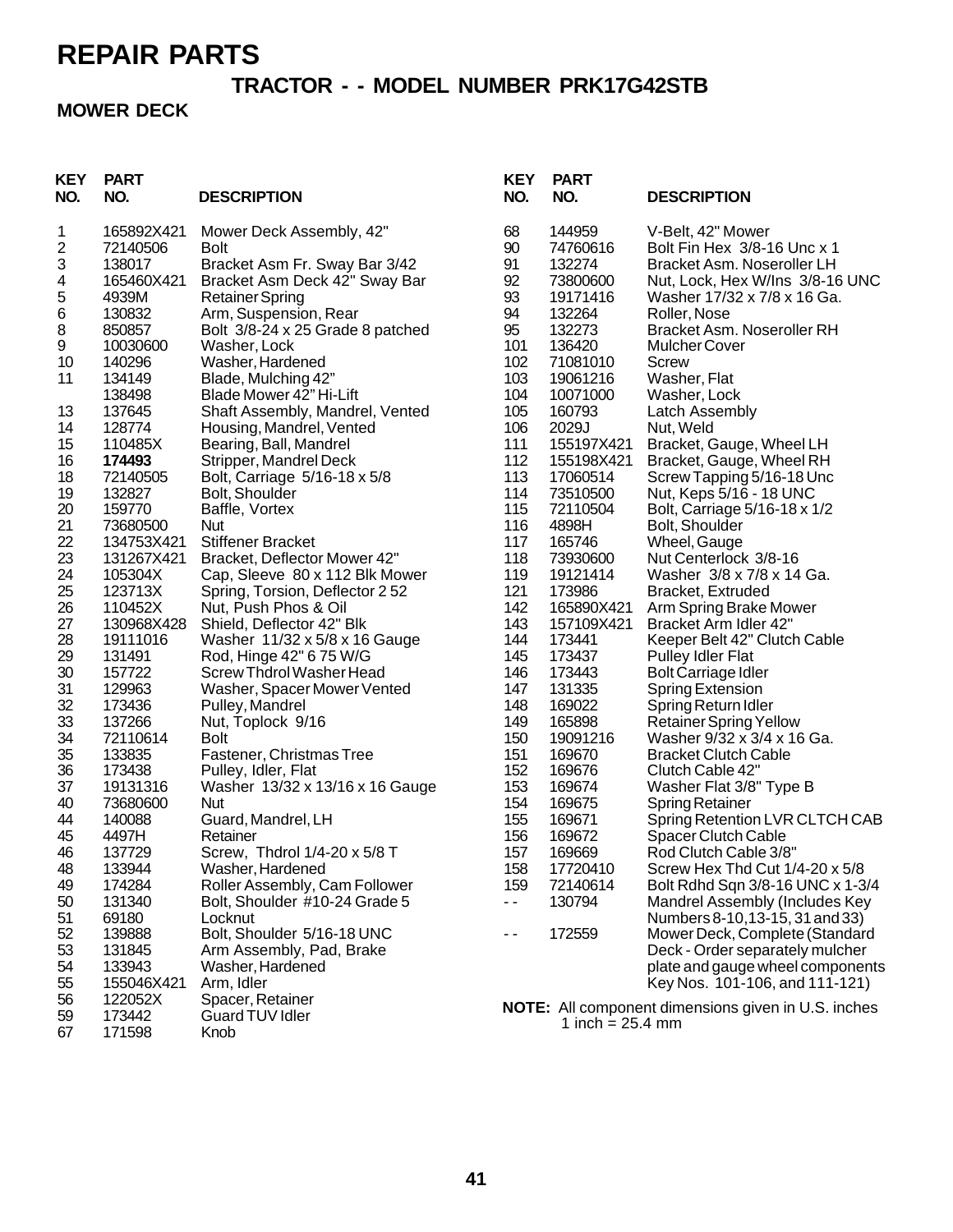**TRACTOR - - MODEL NUMBER PRK17G42STB MOWER LIFT**